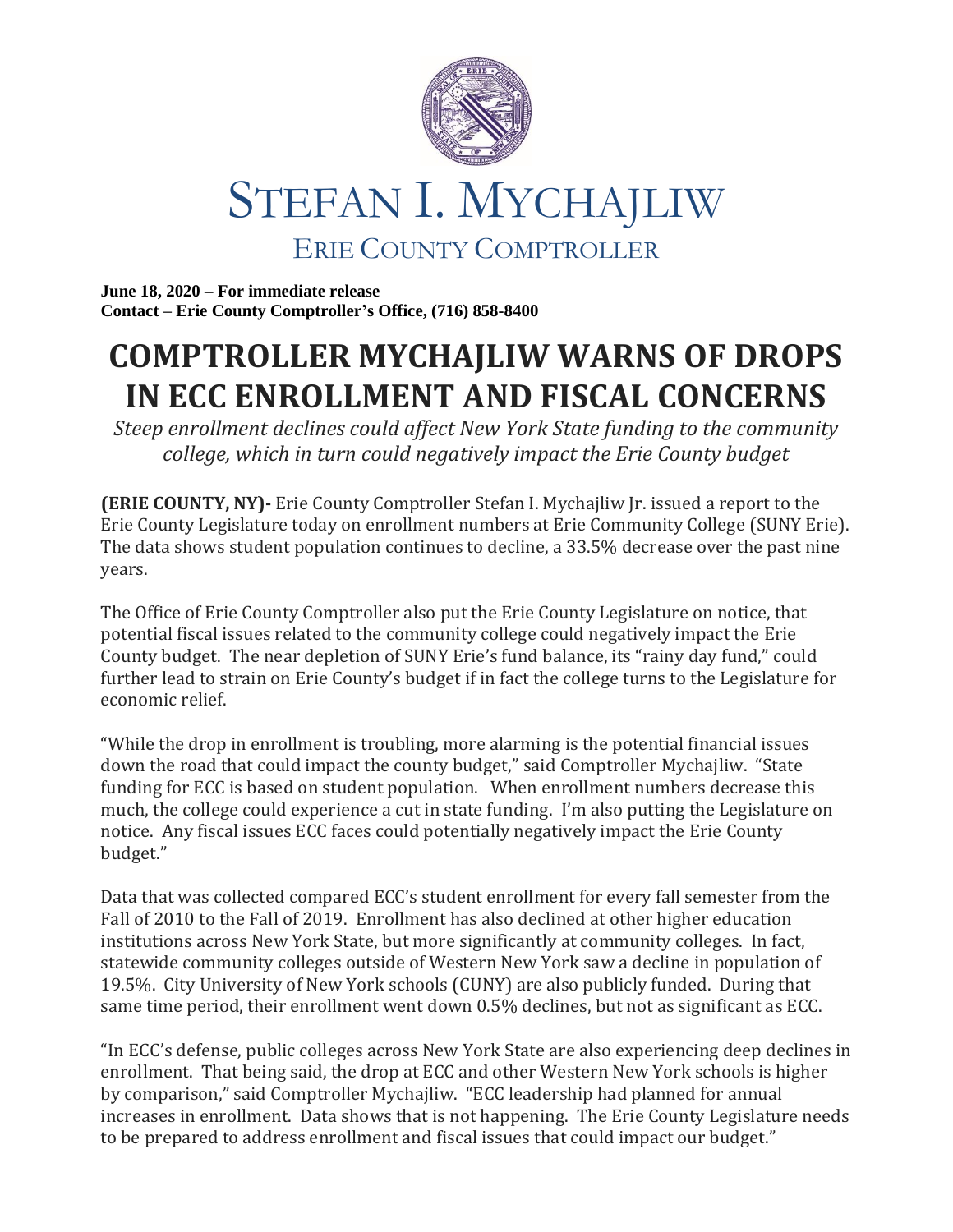Erie Community College planned for 1.75% annual enrollment growth beginning in 2017-18. But instead of the planned 7.2% student enrollment increase from 2016 to 2019, ECC experienced an 11% enrollment decrease.

| Year | <b>Full Time %</b> | Part Time % | <b>Total</b> |
|------|--------------------|-------------|--------------|
| 2010 | 68%                | 32%         | 15,084       |
| 2011 | 66%                | 34%         | 14,176       |
| 2012 | 66%                | 34%         | 13,990       |
| 2013 | 66%                | 34%         | 13,649       |
| 2014 | 66%                | 34%         | 12,733       |
| 2015 | 66%                | 34%         | 12,022       |
| 2016 | 66%                | 34%         | 11,278       |
| 2017 | 65%                | 35%         | 11,135       |
| 2018 | 64%                | 36%         | 10,529       |
| 2019 | 62%                | 38%         | 10,031       |

Using that data, the chart below depicts the declining enrollment at ECC:



New York State aid to Erie Community College is nearly \$300,000 less over that same nineyear period, while the Erie County Legislature has increased funding to ECC by more than \$1 million, despite enrollment declines. Tuition has also increased 48.5%, making an ECC education higher than the state's average community college tuition.

ECC provided 5-year projections in the school's 2019-2020 budget. That forecast included flat or slight enrollment increases; a 3% tuition increase for the coming school year, with 2% increases the following two years, and state funding remaining the same through 2023.